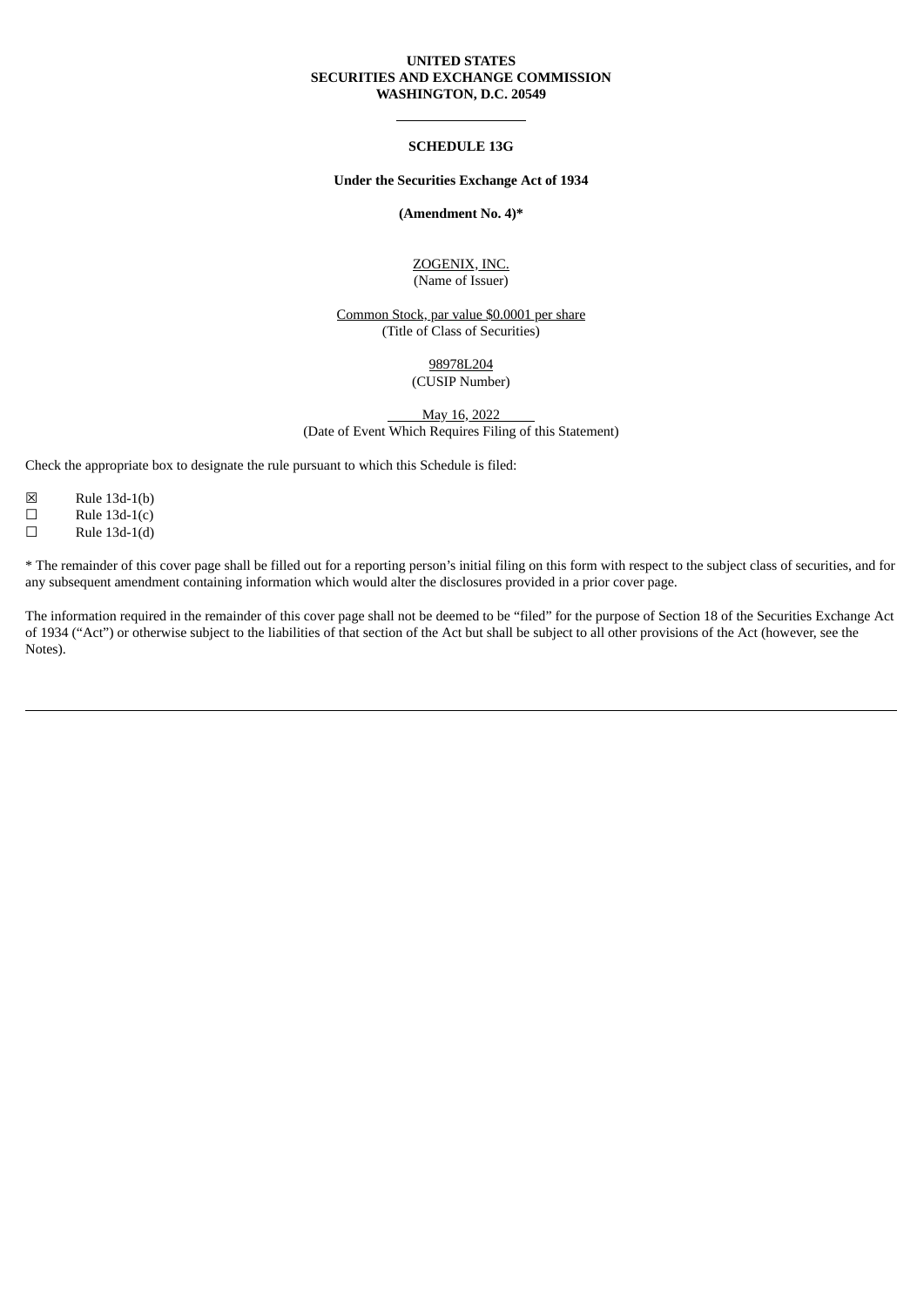# CUSIP No. 98978L204

| $\mathbf{1}$            | NAMES OF REPORTING PERSONS<br>I.R.S. IDENTIFICATION NOS. OF ABOVE PERSONS (ENTITIES ONLY)      |                                                              |                            |  |  |
|-------------------------|------------------------------------------------------------------------------------------------|--------------------------------------------------------------|----------------------------|--|--|
|                         | RA Capital Management, L.P.                                                                    |                                                              |                            |  |  |
| $\overline{2}$          | CHECK THE APPROPRIATE BOX IF A MEMBER OF A GROUP (SEE INSTRUCTIONS)                            |                                                              |                            |  |  |
| $\overline{\mathbf{3}}$ | <b>SEC USE ONLY</b>                                                                            |                                                              |                            |  |  |
| $\overline{\mathbf{4}}$ | CITIZENSHIP OR PLACE OF ORGANIZATION                                                           |                                                              |                            |  |  |
| Delaware                |                                                                                                |                                                              |                            |  |  |
|                         |                                                                                                | 5                                                            | <b>SOLE VOTING POWER</b>   |  |  |
|                         |                                                                                                |                                                              | $\overline{0}$             |  |  |
|                         | <b>NUMBER OF</b><br><b>SHARES</b>                                                              | 6                                                            | <b>SHARED VOTING POWER</b> |  |  |
|                         | <b>BENEFICIALLY</b><br><b>OWNED BY</b>                                                         |                                                              | $\overline{0}$             |  |  |
|                         | <b>EACH</b><br><b>REPORTING</b>                                                                | $\overline{7}$                                               | SOLE DISPOSITIVE POWER     |  |  |
|                         | <b>PERSON</b><br>WITH:                                                                         |                                                              | $\overline{0}$             |  |  |
|                         |                                                                                                | $\bf{8}$                                                     | SHARED DISPOSITIVE POWER   |  |  |
|                         |                                                                                                |                                                              | $\Omega$                   |  |  |
| $\mathbf{9}$            |                                                                                                | AGGREGATE AMOUNT BENEFICIALLY OWNED BY EACH REPORTING PERSON |                            |  |  |
|                         | $\mathbf{0}$                                                                                   |                                                              |                            |  |  |
| 10                      | CHECK BOX IF THE AGGREGATE AMOUNT IN ROW (9) EXCLUDES CERTAIN SHARES (SEE INSTRUCTIONS) $\Box$ |                                                              |                            |  |  |
|                         |                                                                                                |                                                              |                            |  |  |
| 11                      | PERCENT OF CLASS REPRESENTED BY AMOUNT IN ROW 9                                                |                                                              |                            |  |  |
|                         | $0.0\%$                                                                                        |                                                              |                            |  |  |
| 12                      | TYPE OF REPORTING PERSON (SEE INSTRUCTIONS)                                                    |                                                              |                            |  |  |
|                         | IA, PN                                                                                         |                                                              |                            |  |  |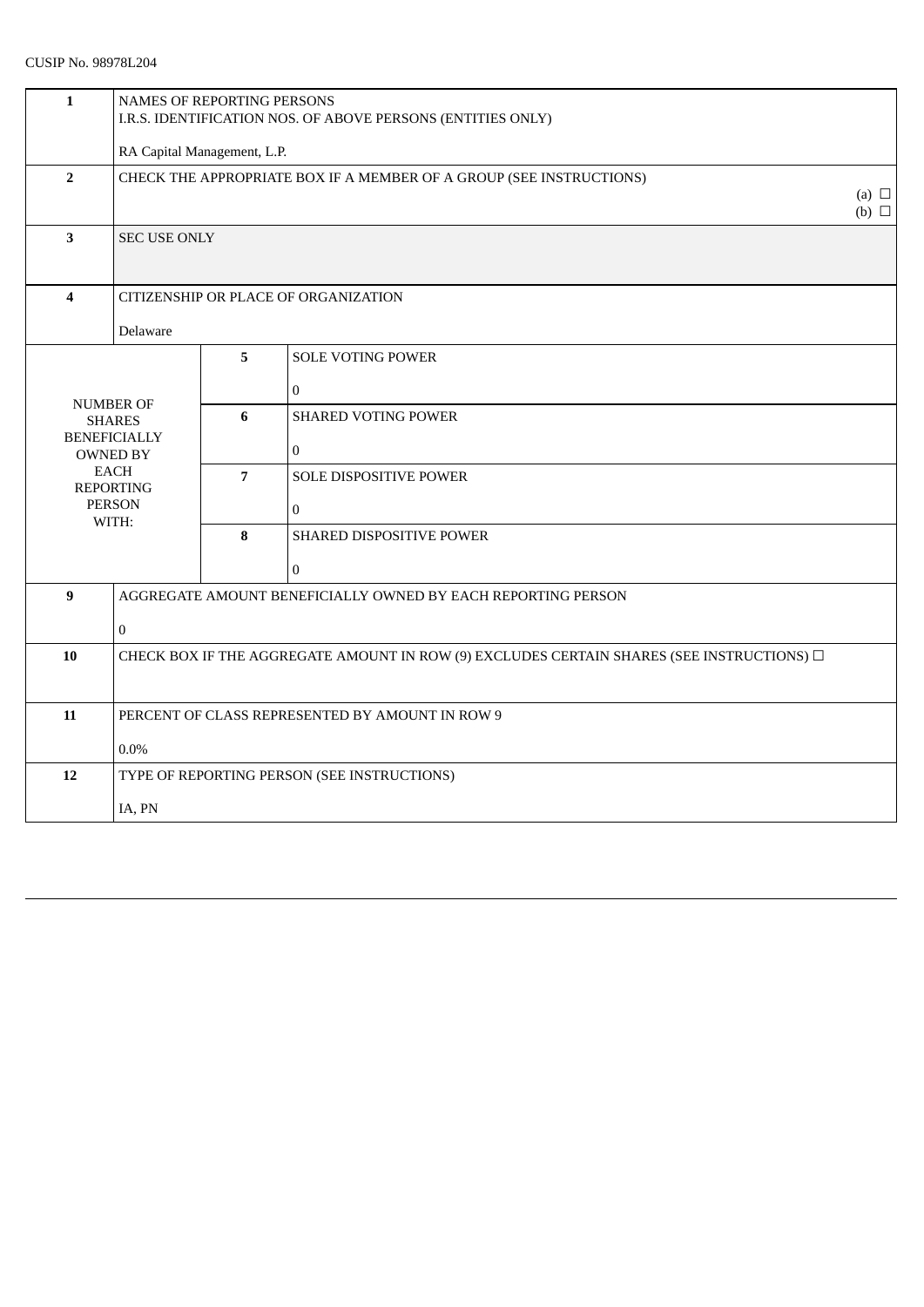| $\mathbf{1}$                                                                     | NAMES OF REPORTING PERSONS<br>I.R.S. IDENTIFICATION NOS. OF ABOVE PERSONS (ENTITIES ONLY)      |                                      |                            |  |  |  |
|----------------------------------------------------------------------------------|------------------------------------------------------------------------------------------------|--------------------------------------|----------------------------|--|--|--|
|                                                                                  |                                                                                                | Peter Kolchinsky                     |                            |  |  |  |
| $\overline{2}$                                                                   | CHECK THE APPROPRIATE BOX IF A MEMBER OF A GROUP (SEE INSTRUCTIONS)                            |                                      |                            |  |  |  |
| 3                                                                                | <b>SEC USE ONLY</b>                                                                            |                                      |                            |  |  |  |
| $\overline{\mathbf{4}}$                                                          |                                                                                                | CITIZENSHIP OR PLACE OF ORGANIZATION |                            |  |  |  |
|                                                                                  | <b>United States of America</b>                                                                |                                      |                            |  |  |  |
|                                                                                  |                                                                                                | 5                                    | <b>SOLE VOTING POWER</b>   |  |  |  |
|                                                                                  |                                                                                                |                                      | $\boldsymbol{0}$           |  |  |  |
|                                                                                  | <b>NUMBER OF</b><br><b>SHARES</b>                                                              | 6                                    | <b>SHARED VOTING POWER</b> |  |  |  |
|                                                                                  | <b>BENEFICIALLY</b><br>OWNED BY                                                                |                                      | $\boldsymbol{0}$           |  |  |  |
|                                                                                  | <b>EACH</b><br><b>REPORTING</b>                                                                | $\overline{7}$                       | SOLE DISPOSITIVE POWER     |  |  |  |
|                                                                                  | <b>PERSON</b><br>WITH:                                                                         |                                      | $\boldsymbol{0}$           |  |  |  |
|                                                                                  |                                                                                                | $\bf{8}$                             | SHARED DISPOSITIVE POWER   |  |  |  |
|                                                                                  |                                                                                                |                                      | $\theta$                   |  |  |  |
| $\boldsymbol{9}$<br>AGGREGATE AMOUNT BENEFICIALLY OWNED BY EACH REPORTING PERSON |                                                                                                |                                      |                            |  |  |  |
|                                                                                  | $\boldsymbol{0}$                                                                               |                                      |                            |  |  |  |
| 10                                                                               | CHECK BOX IF THE AGGREGATE AMOUNT IN ROW (9) EXCLUDES CERTAIN SHARES (SEE INSTRUCTIONS) $\Box$ |                                      |                            |  |  |  |
|                                                                                  |                                                                                                |                                      |                            |  |  |  |
| 11                                                                               | PERCENT OF CLASS REPRESENTED BY AMOUNT IN ROW 9                                                |                                      |                            |  |  |  |
|                                                                                  | $0.0\%$                                                                                        |                                      |                            |  |  |  |
| 12                                                                               | TYPE OF REPORTING PERSON (SEE INSTRUCTIONS)                                                    |                                      |                            |  |  |  |
| HC, IN                                                                           |                                                                                                |                                      |                            |  |  |  |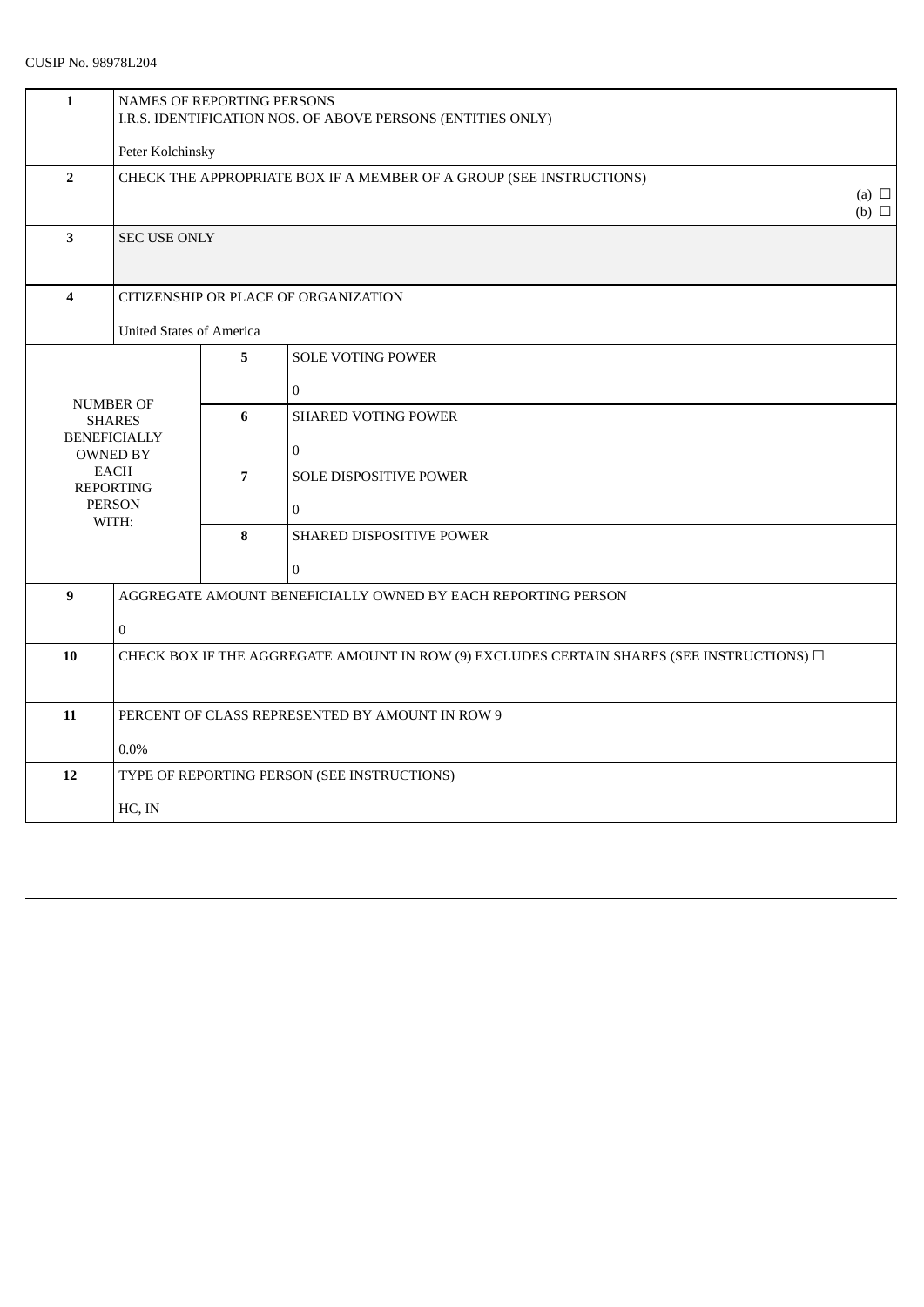| $\mathbf{1}$            | NAMES OF REPORTING PERSONS<br>I.R.S. IDENTIFICATION NOS. OF ABOVE PERSONS (ENTITIES ONLY)      |                |                            |  |  |
|-------------------------|------------------------------------------------------------------------------------------------|----------------|----------------------------|--|--|
|                         | Rajeev Shah                                                                                    |                |                            |  |  |
| $\overline{2}$          | CHECK THE APPROPRIATE BOX IF A MEMBER OF A GROUP (SEE INSTRUCTIONS)                            |                |                            |  |  |
| $\mathbf{3}$            | <b>SEC USE ONLY</b>                                                                            |                |                            |  |  |
| $\overline{\mathbf{4}}$ | CITIZENSHIP OR PLACE OF ORGANIZATION                                                           |                |                            |  |  |
|                         | <b>United States of America</b>                                                                |                |                            |  |  |
|                         |                                                                                                | 5              | <b>SOLE VOTING POWER</b>   |  |  |
| <b>NUMBER OF</b>        |                                                                                                |                | $\mathbf{0}$               |  |  |
|                         | <b>SHARES</b>                                                                                  | 6              | <b>SHARED VOTING POWER</b> |  |  |
|                         | <b>BENEFICIALLY</b><br><b>OWNED BY</b>                                                         |                | $\boldsymbol{0}$           |  |  |
|                         | <b>EACH</b><br><b>REPORTING</b>                                                                | $\overline{7}$ | SOLE DISPOSITIVE POWER     |  |  |
|                         | <b>PERSON</b><br>WITH:                                                                         |                | $\bf{0}$                   |  |  |
|                         |                                                                                                | 8              | SHARED DISPOSITIVE POWER   |  |  |
|                         |                                                                                                |                | $\boldsymbol{0}$           |  |  |
| $\bf{9}$                | AGGREGATE AMOUNT BENEFICIALLY OWNED BY EACH REPORTING PERSON                                   |                |                            |  |  |
|                         | $\mathbf{0}$                                                                                   |                |                            |  |  |
| 10                      | CHECK BOX IF THE AGGREGATE AMOUNT IN ROW (9) EXCLUDES CERTAIN SHARES (SEE INSTRUCTIONS) $\Box$ |                |                            |  |  |
|                         |                                                                                                |                |                            |  |  |
| 11                      | PERCENT OF CLASS REPRESENTED BY AMOUNT IN ROW 9                                                |                |                            |  |  |
| $0.0\%$                 |                                                                                                |                |                            |  |  |
| 12                      | TYPE OF REPORTING PERSON (SEE INSTRUCTIONS)                                                    |                |                            |  |  |
|                         | HC, IN                                                                                         |                |                            |  |  |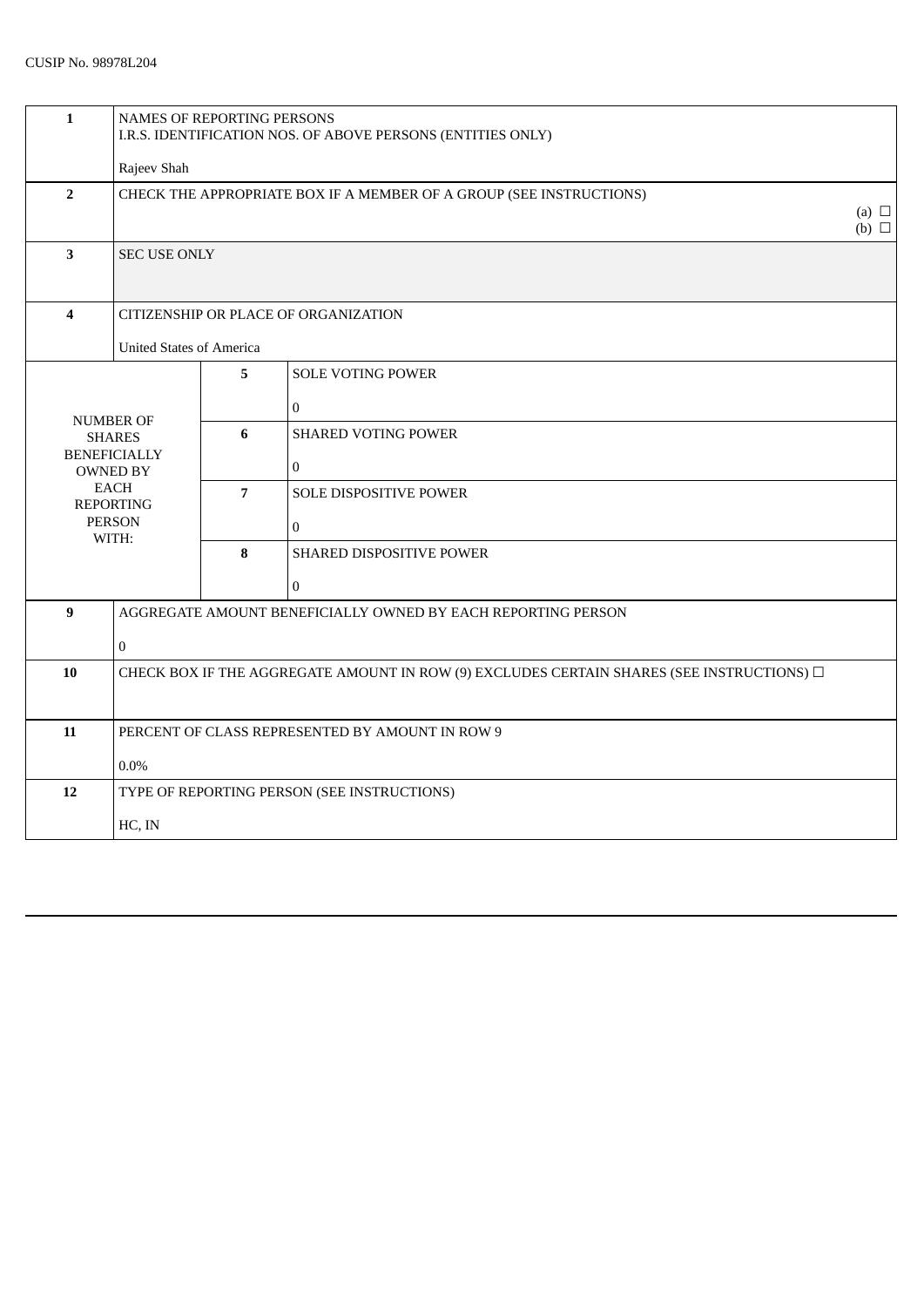# CUSIP No. 98978L204

| $\mathbf{1}$            | NAMES OF REPORTING PERSONS<br>I.R.S. IDENTIFICATION NOS. OF ABOVE PERSONS (ENTITIES ONLY)      |                                  |                                                              |  |  |  |
|-------------------------|------------------------------------------------------------------------------------------------|----------------------------------|--------------------------------------------------------------|--|--|--|
|                         |                                                                                                | RA Capital Healthcare Fund, L.P. |                                                              |  |  |  |
| $\overline{2}$          | CHECK THE APPROPRIATE BOX IF A MEMBER OF A GROUP (SEE INSTRUCTIONS)                            |                                  |                                                              |  |  |  |
| $\overline{\mathbf{3}}$ | <b>SEC USE ONLY</b>                                                                            |                                  |                                                              |  |  |  |
| $\overline{\mathbf{4}}$ | CITIZENSHIP OR PLACE OF ORGANIZATION                                                           |                                  |                                                              |  |  |  |
| Delaware                |                                                                                                |                                  |                                                              |  |  |  |
|                         |                                                                                                | 5                                | <b>SOLE VOTING POWER</b>                                     |  |  |  |
|                         |                                                                                                |                                  | $\overline{0}$                                               |  |  |  |
|                         | <b>NUMBER OF</b><br><b>SHARES</b>                                                              | 6                                | <b>SHARED VOTING POWER</b>                                   |  |  |  |
|                         | <b>BENEFICIALLY</b><br><b>OWNED BY</b>                                                         |                                  | $\boldsymbol{0}$                                             |  |  |  |
|                         | <b>EACH</b><br><b>REPORTING</b>                                                                | $\overline{7}$                   | SOLE DISPOSITIVE POWER                                       |  |  |  |
|                         | <b>PERSON</b>                                                                                  |                                  | $\overline{0}$                                               |  |  |  |
|                         | WITH:                                                                                          | $\bf{8}$                         | SHARED DISPOSITIVE POWER                                     |  |  |  |
|                         |                                                                                                |                                  | $\overline{0}$                                               |  |  |  |
| $\mathbf{9}$            |                                                                                                |                                  | AGGREGATE AMOUNT BENEFICIALLY OWNED BY EACH REPORTING PERSON |  |  |  |
|                         | $\mathbf{0}$                                                                                   |                                  |                                                              |  |  |  |
| 10                      | CHECK BOX IF THE AGGREGATE AMOUNT IN ROW (9) EXCLUDES CERTAIN SHARES (SEE INSTRUCTIONS) $\Box$ |                                  |                                                              |  |  |  |
|                         |                                                                                                |                                  |                                                              |  |  |  |
| 11                      | PERCENT OF CLASS REPRESENTED BY AMOUNT IN ROW 9                                                |                                  |                                                              |  |  |  |
|                         | $0.0\%$                                                                                        |                                  |                                                              |  |  |  |
| 12                      | TYPE OF REPORTING PERSON (SEE INSTRUCTIONS)                                                    |                                  |                                                              |  |  |  |
|                         | PN                                                                                             |                                  |                                                              |  |  |  |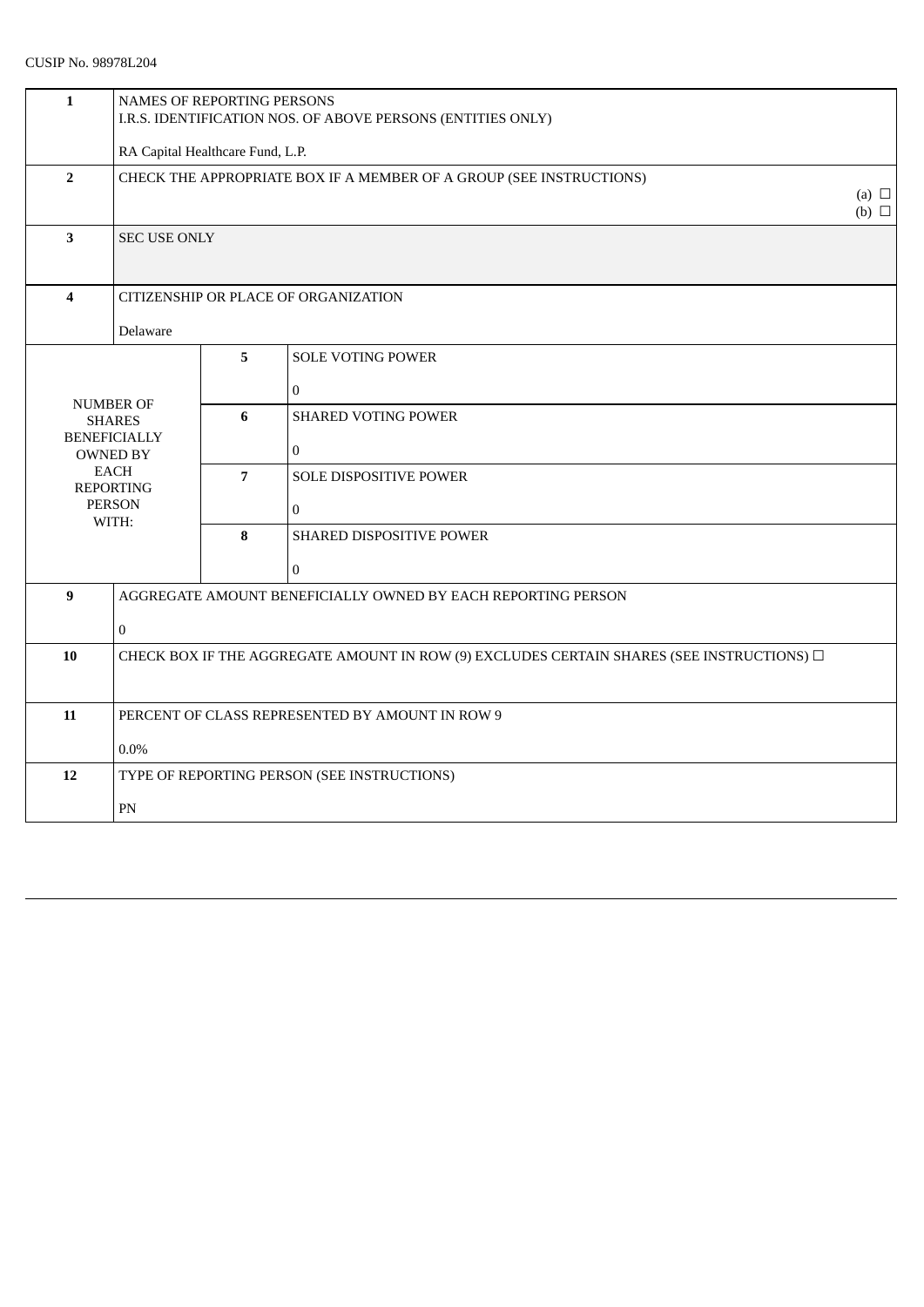### **Item 1(a). Name of Issuer:**

Zogenix, Inc. (the "Issuer")

### **Item 1(b). Address of Issuer's Principal Executive Offices:**

5959 Horton Street, Suite 500, Emeryville CA 94604

### **Item 2(a). Names of Persons Filing:**

The names of the persons filing this report (collectively, the "Reporting Persons") are:

RA Capital Management, L.P. ("RA Capital") Peter Kolchinsky Rajeev Shah RA Capital Healthcare Fund, L.P. (the "Fund")

### **Item 2(b). Address of Principal Business Office or, if None, Residence:**

The address of the principal business office of each of the Reporting Persons is:

c/o RA Capital Management, L.P., 200 Berkeley Street, 18<sup>th</sup> Floor, Boston MA 02116

# **Item 2(c). Citizenship:**

RA Capital and the Fund are Delaware limited partnerships. Dr. Kolchinsky and Mr. Shah are United States citizens.

#### **Item 2(d). Title of Class of Securities:**

Common Stock, par value \$0.0001 per share ("Common Stock")

## **Item 2(e). CUSIP Number:**

98978L204

### Item 3. If this statement is filed pursuant to §§ 240.13d-1(b) or 240.13d-2(b) or (c), check whether the person filing is a:

(e) RA Capital Management, L.P. is a registered investment adviser and is filing this statement in accordance with §240.13d-1(b)(1)(ii)(E);

(g) Peter Kolchinsky and Rajeev Shah are control persons and are filing this statement in accordance with §240.13d-1(b)(1)(ii)(G).

**Item 4. Ownership.**

Provide the following information regarding the aggregate number and percentage of the class of securities of the issuer identified in Item 1.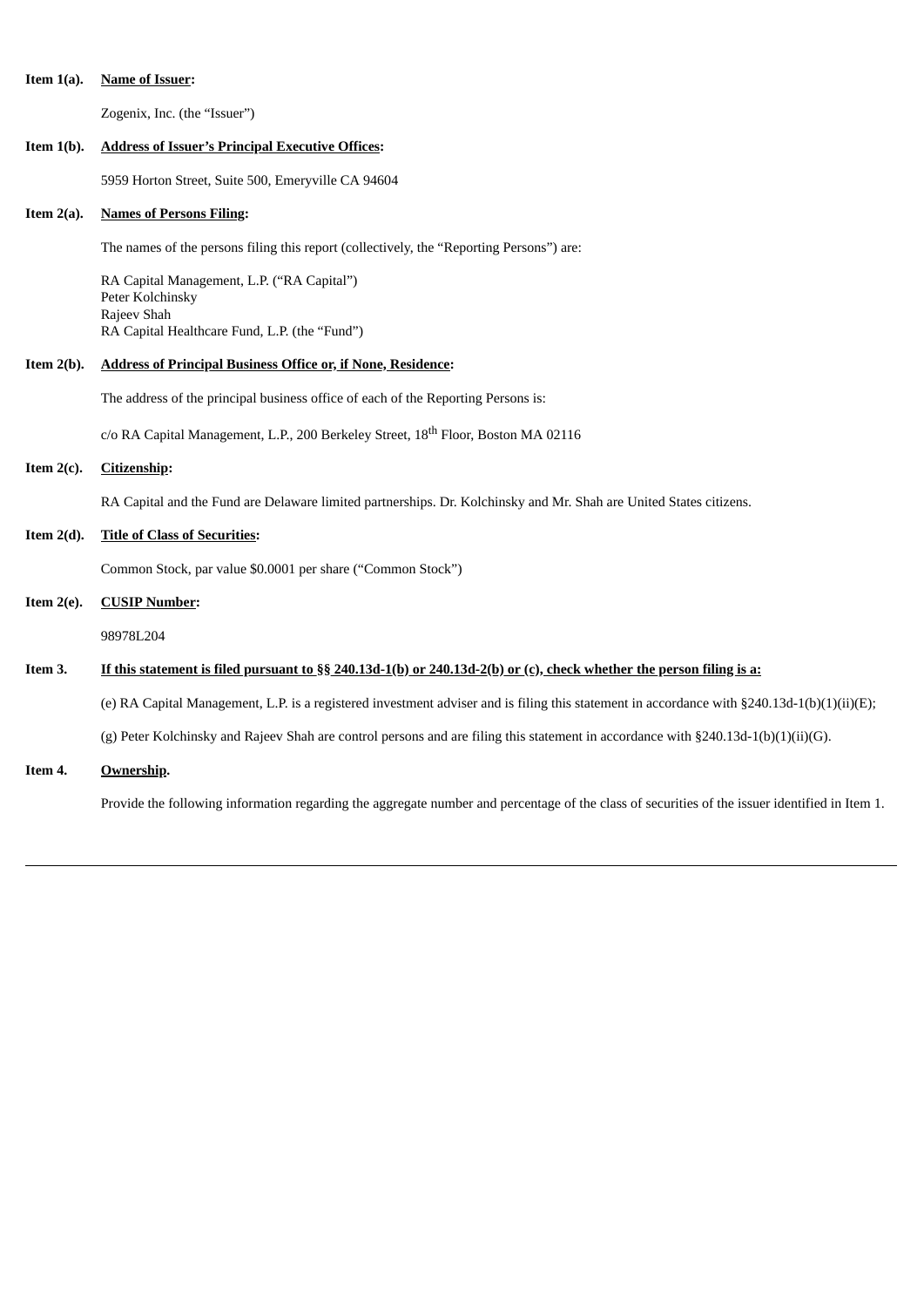- (a) Amount Beneficially Owned: See the response(s) to Item 9 on the attached cover page(s).
- (b) Percent of Class: See the response(s) to Item 11 on the attached cover page(s).
- (c) Number of shares as to which such person has:
	- (i) sole power to vote or to direct the vote: See the response(s) to Item 5 on the attached cover page(s).
	- (ii) shared power to vote or to direct the vote See the response(s) to Item 6 on the attached cover page(s).
	- (iii) sole power to dispose or to direct the disposition of See the response(s) to Item 7 on the attached cover page(s).
	- (iv) shared power to dispose or to direct the disposition of See the response(s) to Item 8 on the attached cover page(s).

### **Item 5. Ownership of Five Percent or Less of a Class.**

If this statement is being filed to report the fact that as of the date hereof the Reporting Persons have ceased to be the beneficial owner of more than five percent of the class of securities, check the following  $\boxtimes$ .

#### **Item 6. Ownership of More than Five Percent on Behalf of Another Person.**

Not applicable.

Item 7. Identification and Classification of the Subsidiary Which Acquired the Security Being Reported on by the Parent Holding Company **or Control Person.**

Not applicable.

### **Item 8. Identification and Classification of Members of the Group.**

Not applicable.

**Item 9. Notice of Dissolution of Group.**

Not applicable.

#### **Item 10. Certification.**

By signing below I certify that, to the best of my knowledge and belief, the securities referred to above were acquired and are held in the ordinary course of business and were not acquired and are not held for the purpose of or with the effect of changing or influencing the control of the issuer of the securities and were not acquired and are not held in connection with or as a participant in any transaction having that purpose or effect, other than activities solely in connection with a nomination under § 240.14a-11.

### **Exhibit List**

Exhibit 1: Joint filing agreement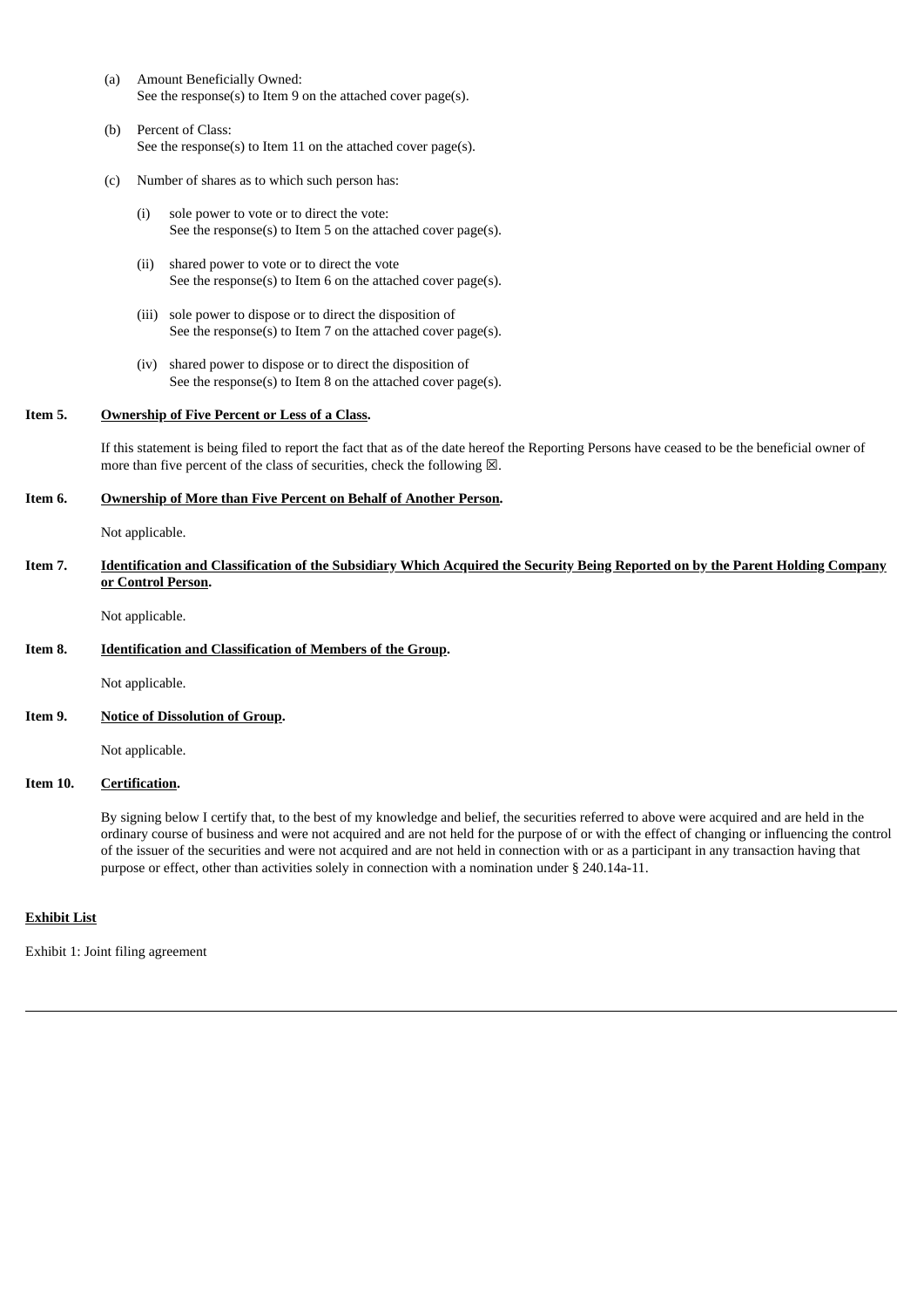### **SIGNATURE**

After reasonable inquiry and to the best of its knowledge and belief, each of the undersigned certifies that the information set forth in this statement is true, complete and correct.

Date: May 16, 2022

RA CAPITAL MANAGEMENT, L.P.

By: /s/ Peter Kolchinsky Name: Peter Kolchinsky Title: Authorized Signatory

### PETER KOLCHINSKY

/s/ Peter Kolchinsky

RAJEEV SHAH

/s/ Rajeev Shah

### RA CAPITAL HEALTHCARE FUND, L.P.

By: RA Capital Healthcare Fund GP, LLC

- Its: General Partner
- By: /s/ Peter Kolchinsky Name: Peter Kolchinsky Title: Manager